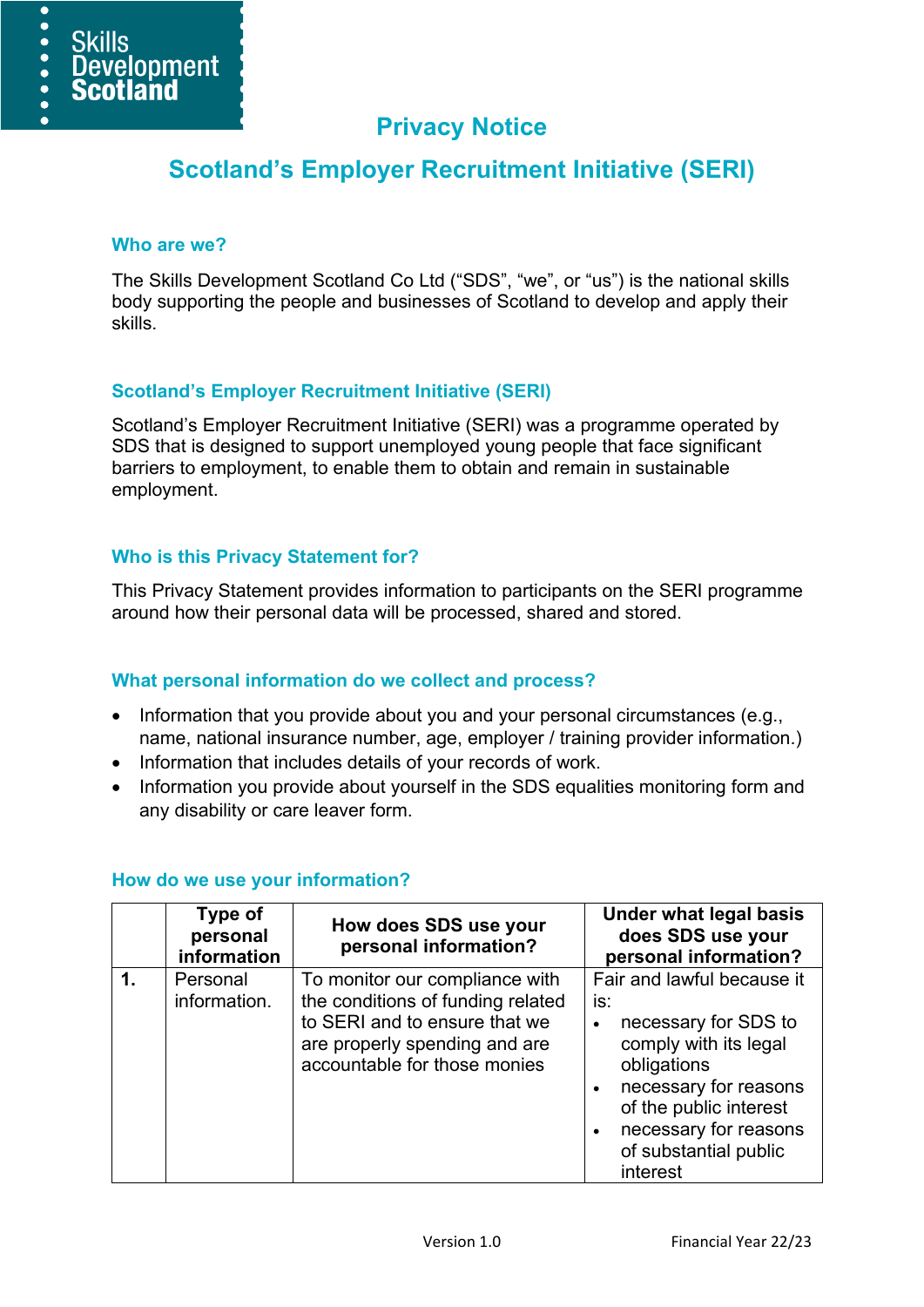| 2. | Personal<br>information.                                  | To generally help you find and<br>retain suitable employment<br>and/or take steps towards a<br>positive destination                                                                                                                           | Fair and lawful because it<br>is:<br>necessary for SDS to<br>$\bullet$<br>comply with its legal<br>obligations<br>necessary for reasons<br>of the public interest<br>necessary for reasons<br>of substantial public<br>interest                                                                                                   |
|----|-----------------------------------------------------------|-----------------------------------------------------------------------------------------------------------------------------------------------------------------------------------------------------------------------------------------------|-----------------------------------------------------------------------------------------------------------------------------------------------------------------------------------------------------------------------------------------------------------------------------------------------------------------------------------|
| 3. | Personal<br>information,<br>Contact<br>information.       | To monitor, audit and evaluate<br>the quality of your individual<br>training and SERI generally.<br>(Evaluating may include<br>requesting you to complete any<br>questionnaire issued by or on<br>behalf of SDS and/or Scottish<br>Ministers) | Fair and lawful because it<br>is:<br>necessary for SDS to<br>$\bullet$<br>comply with its legal<br>obligations<br>necessary for reasons<br>$\bullet$<br>of the public interest<br>necessary for reasons<br>of substantial public<br>interest                                                                                      |
| 4. | Contact<br>information.                                   | To monitor your provider's<br>compliance and performance<br>including validating their claims<br>for payment, which may include<br>contacting you (the individual)<br>directly                                                                | Fair and lawful because it<br>is:<br>necessary for SDS to<br>$\bullet$<br>comply with its legal<br>obligations<br>necessary for reasons<br>$\bullet$<br>of the public interest<br>necessary for reasons<br>$\bullet$<br>of substantial public<br>interest                                                                         |
| 5. | Contact<br>information.                                   | To provide information to you<br>about working life, fair work<br>practices and the services and<br>benefits you can access from<br>SDS and other public sector or<br>government bodies in Scotland<br>and/or the UK                          | Fair and lawful because it<br>is:<br>necessary for reasons<br>of the public interest<br>necessary to fulfil<br>$\bullet$<br>SDS's or any of the<br>other bodies' legitimate<br>interests, where the<br>processing isn't<br>unreasonably<br>detrimental, and<br>doesn't relate to a core<br>obligation of SDS or<br>the other body |
| 6. | Special<br>category<br>information<br>(e.g.<br>ethnicity, | To carry out equalities<br>monitoring and to ensure we<br>meet our Equality Act 2010<br>obligations                                                                                                                                           | Fair and lawful because it<br>is:<br>necessary for SDS to<br>$\bullet$<br>comply with its legal<br>obligations                                                                                                                                                                                                                    |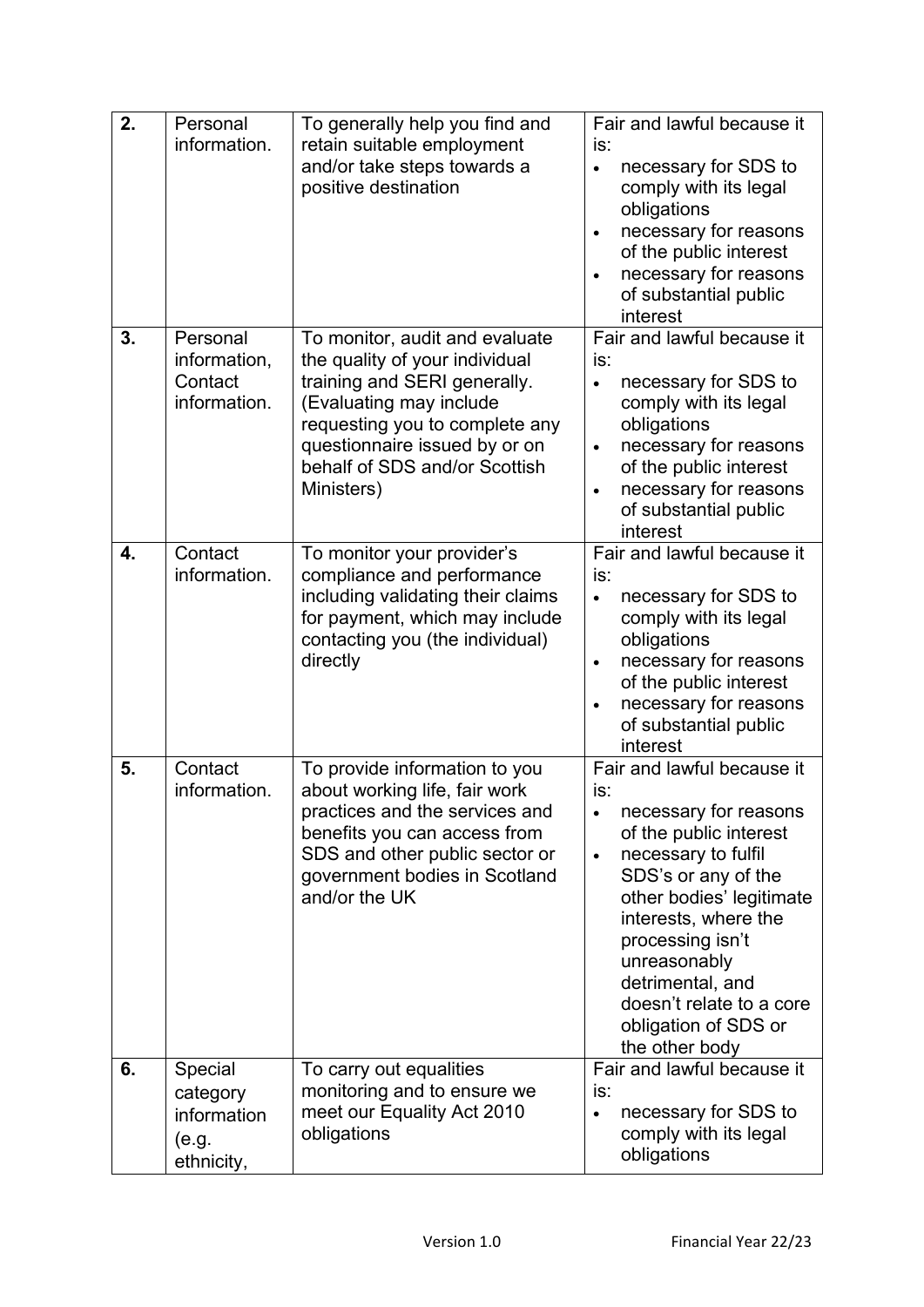| disability,<br>sexual<br>orientation)                                                                                                |                                                                                                                          | necessary for reasons<br>of substantial public<br>interest                                                                                                                                                                      |
|--------------------------------------------------------------------------------------------------------------------------------------|--------------------------------------------------------------------------------------------------------------------------|---------------------------------------------------------------------------------------------------------------------------------------------------------------------------------------------------------------------------------|
| 7.<br>Personal<br>information,<br>Special<br>category<br>information<br>(e.g.<br>ethnicity,<br>disability,<br>sexual<br>orientation) | To undertake statistical research<br>regarding the value and impact<br>of SERI and to assist with policy<br>development. | Fair and lawful because it<br>is:<br>necessary for SDS to<br>$\bullet$<br>comply with its legal<br>obligations<br>necessary for reasons<br>of the public interest<br>necessary for reasons<br>of substantial public<br>interest |

# **When might we share your information?**

The information collected shall be held by us or on our behalf and may be passed by us to other public bodies concerned with one or more of the following:

- economic development
- skills development
- awards for vocational qualifications
- maintaining educational standards
- the provision of other public services or benefits
- our internal/external auditors in each case, to the extent required to fulfil their respective public functions.

The information provided will also be shared with the relevant Training Provider / Employer for the purpose of delivering SERI.

The information you provide to us about aspects such as your ethnicity and religion in the Equality Monitoring Form will be passed to Scottish Government as we are required to report on this information under the Equality Act (2010).

#### **How do we protect your information?**

Skills Development Scotland maintain a high standard of both physical and network security designed to protect paper or electronic forms of storage to hold and process your personal information.

Information that we hold about you will be subject to rigorous safeguards to ensure that it isn't accessed or disclosed inappropriately. We also take steps to ensure that your information is not damaged or rendered unavailable to those who have a right to see it.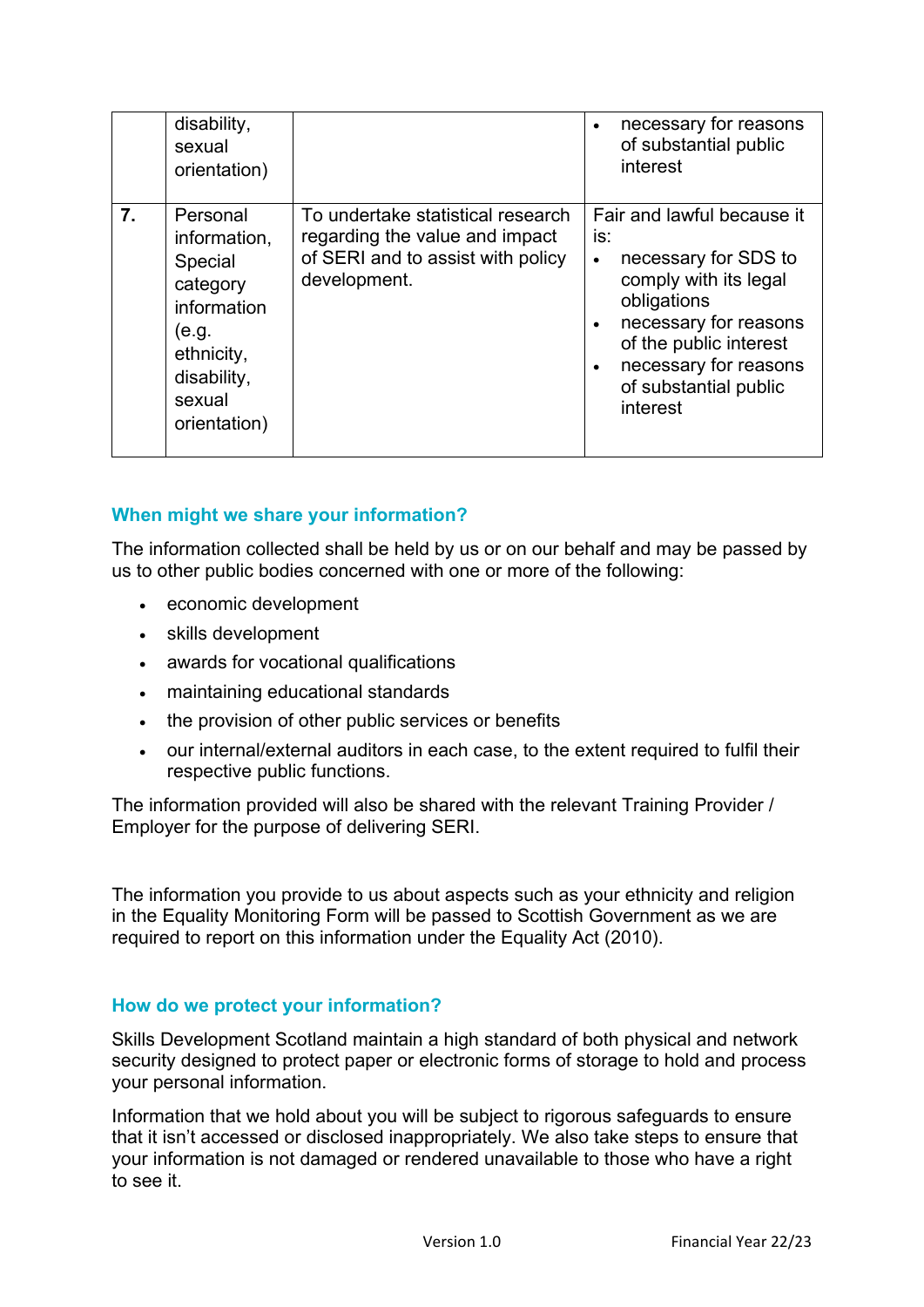To meet confidentiality requirements for our customers, stakeholders, and staff, Skills Development Scotland has Confidentiality, Data Protection and Information Technology notices in place and we ensure that staff are fully aware of these and the associated guidance in relation to your personal information. These also apply when we dispose of paper records and delete electronic information in ways that ensure that your information cannot be recreated.

### **How long do we store your information?**

Your personal information will be stored in our systems for up to 3 years after you have left SERI. This is for the purposes of performing auditing, monitoring and compliance checks, so that we know that funding is being spent appropriately.

If you require any further detail or clarification on how long we will keep your personal information for and our reason for doing so, please feel free to get in touch with us through the contact information provided in the contact section below.

# **Your Rights**

Under Data Protection legislation – including the UK GDPR and Data Protection Act 2018 - you have a number of rights in relation to how your personal information is processed.

If you wish to find out what these rights are, please see **[www.sds.co.uk/privacy](http://www.sds.co.uk/privacy)** and get in touch with [DPO@sds.co.uk](mailto:DPO@sds.co.uk) if you wish to find out more information or enact one of those rights.

# **Updating Information**

Please let us know if the personal information which we hold about needs to be corrected or updated.

# **Notice Amendments**

We may update this privacy notice by posting a new version on the website and, where appropriate, we will notify you by email. Please check back frequently to see any updates or changes.

# **Data Controller**

The data controller responsible in respect of the information collected is The Skills Development Scotland Co. Limited, which is notified to the Information Commissioner as a data controller with registration number Z1445093.

If you remain dissatisfied with our response following any review related to a request you have made regarding your personal data, you are entitled to appeal to the